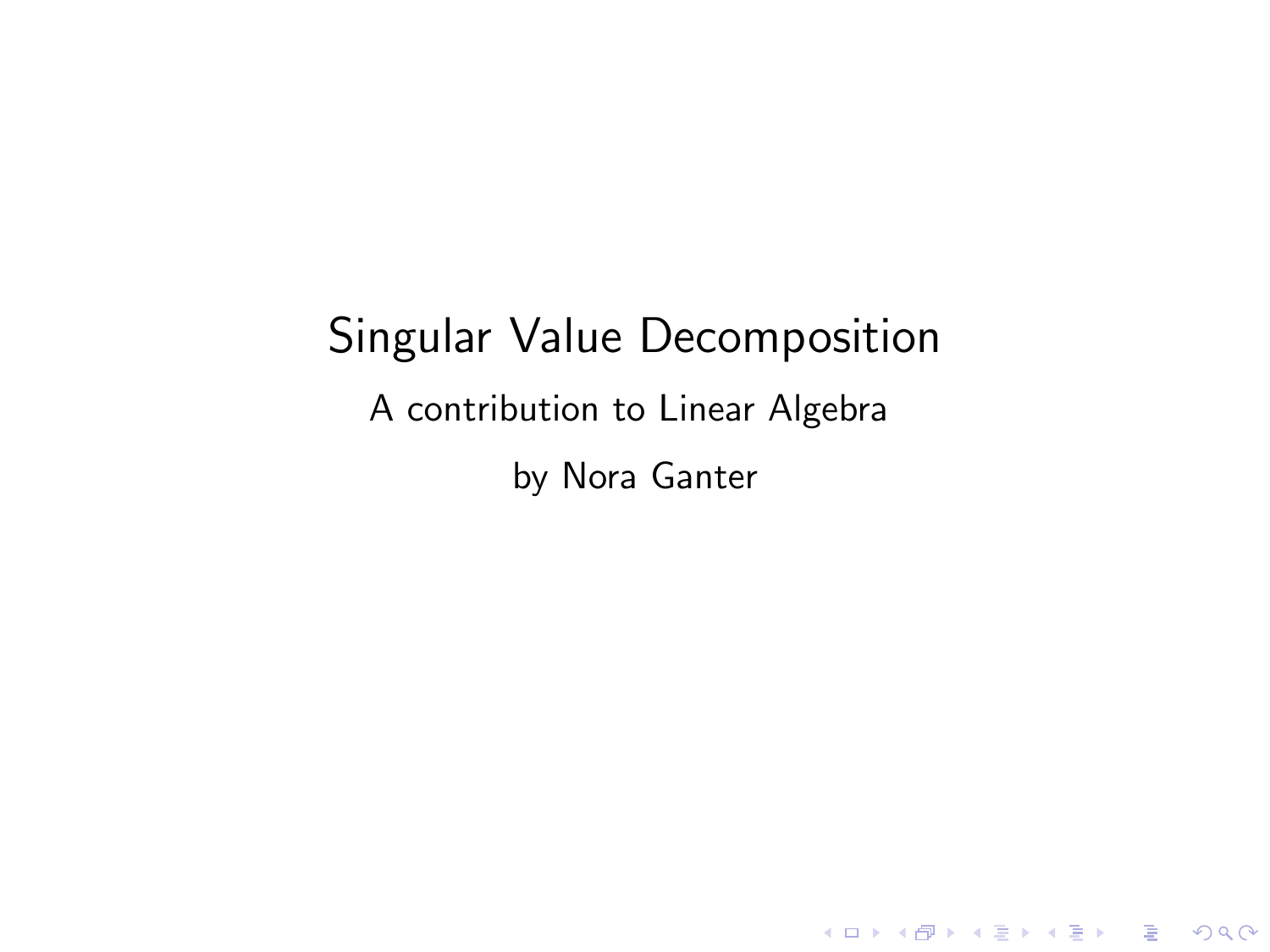#### The geometry of the Transpose

Let A be an  $n \times m$ -matrix with entries in  $\mathbb R$  and rank r.

We have seen in the lecture on the Rank-Nullity Theorem that multiplication with A defines an isomorphism from the row space to the column space of A.

Applying the same result to  $A^{\mathcal{T}}$ , we see that multiplication with  $A^{\mathcal{T}}$  defines and isomorphism from the columns space  $\mathcal{C}(A)$  back to the row space of A.



**KORKA SERKER YOUR** 

These two isomorphisms are not inverse to each other.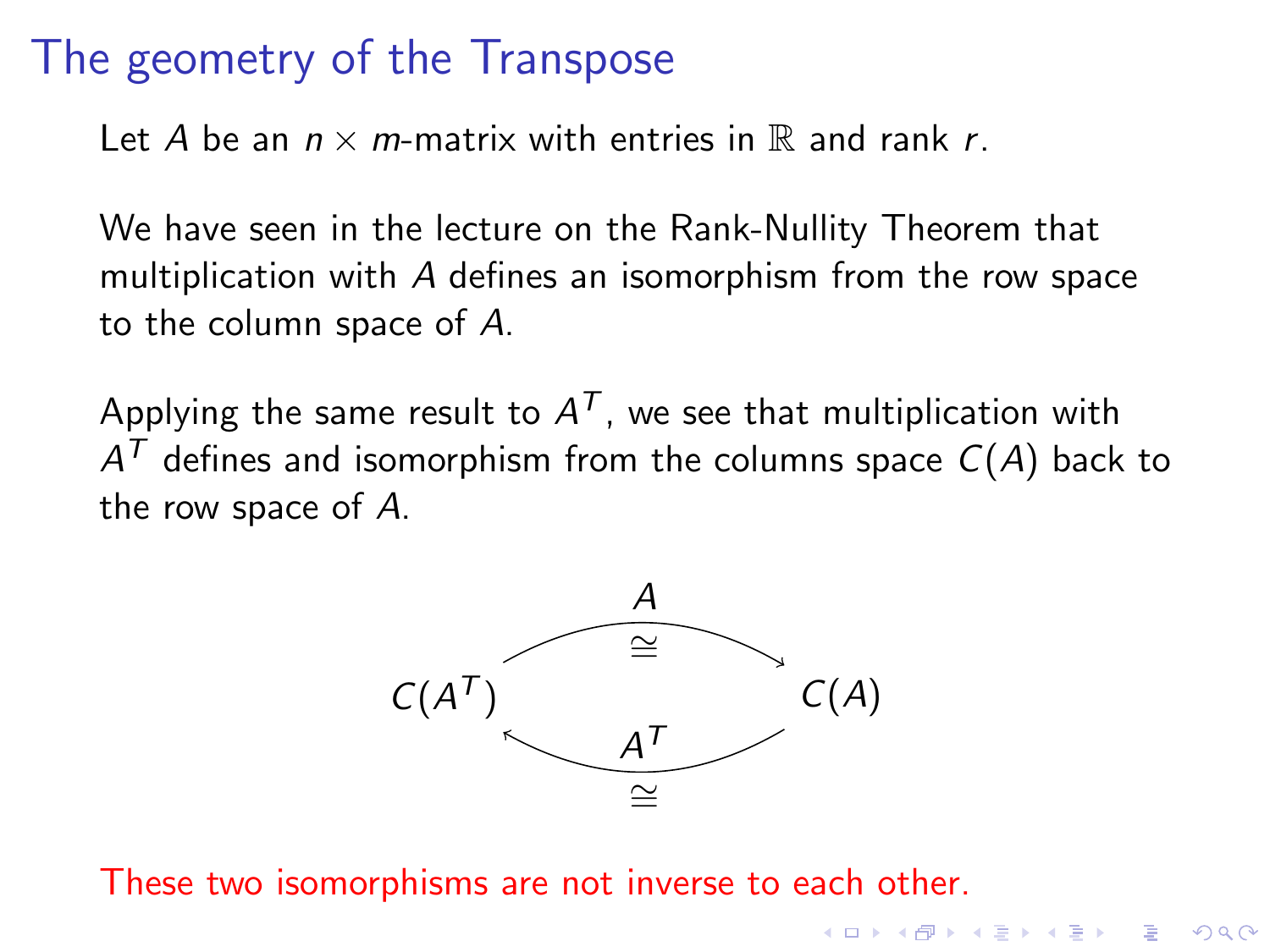The Symmetric Square Matrices  $AA^T$  and  $A^TA$ 

Let  $\vec{c_j}$  be the  $j$ th column of  $A$ , and let  $\vec{r_i}$  be the  $i$ th column of  $A^{\mathcal{T}}$ .

The  $j$ th column of  $A^{\mathcal{T}}\!A$  is  $A^{\mathcal{T}}\vec{c_j}.$ 

The  $j$ th row of  $A^{\mathcal{T}}A$  is  $(A^{\mathcal{T}} \vec{c_j})^{\mathcal{T}}$ .

The *i*th column of  $AA^T$  is  $A\vec{r}_i$ .

The *i*th row of  $AA^{\mathcal{T}}$  is  $(A\vec{r}_i)^{\mathcal{T}}$ .

The  $m\times m$  matrix  $A^TA$  and the  $n\times n$  matrix  $AA^T$  are symmetric.

KID KA KERKER E VOOR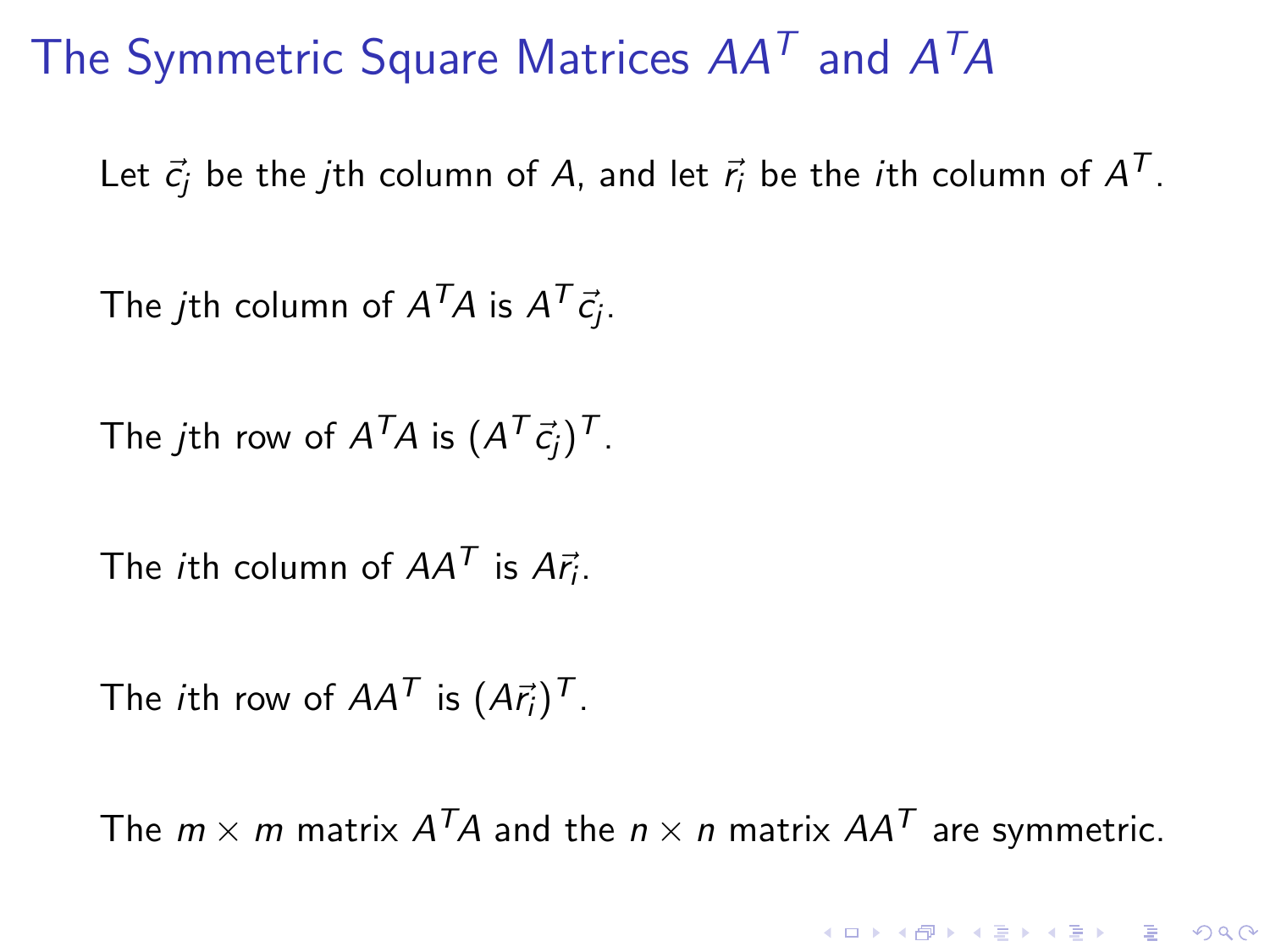Relationship to the four fundamental subspaces

The column space of A agrees with the row/column space of  $AA<sup>T</sup>$ .

KID KØD KED KED E 1990

The row space of  $A$  agrees with the row/column space of  $A^\mathcal{T}\!A$ .

The null-space of  $A$  is equal to the null-space of  $A^{\mathcal{T}}\!A$ .

The null-space of  $A^{\mathcal{T}}$  is equal to the null space of  $A A^{\mathcal{T}}$ .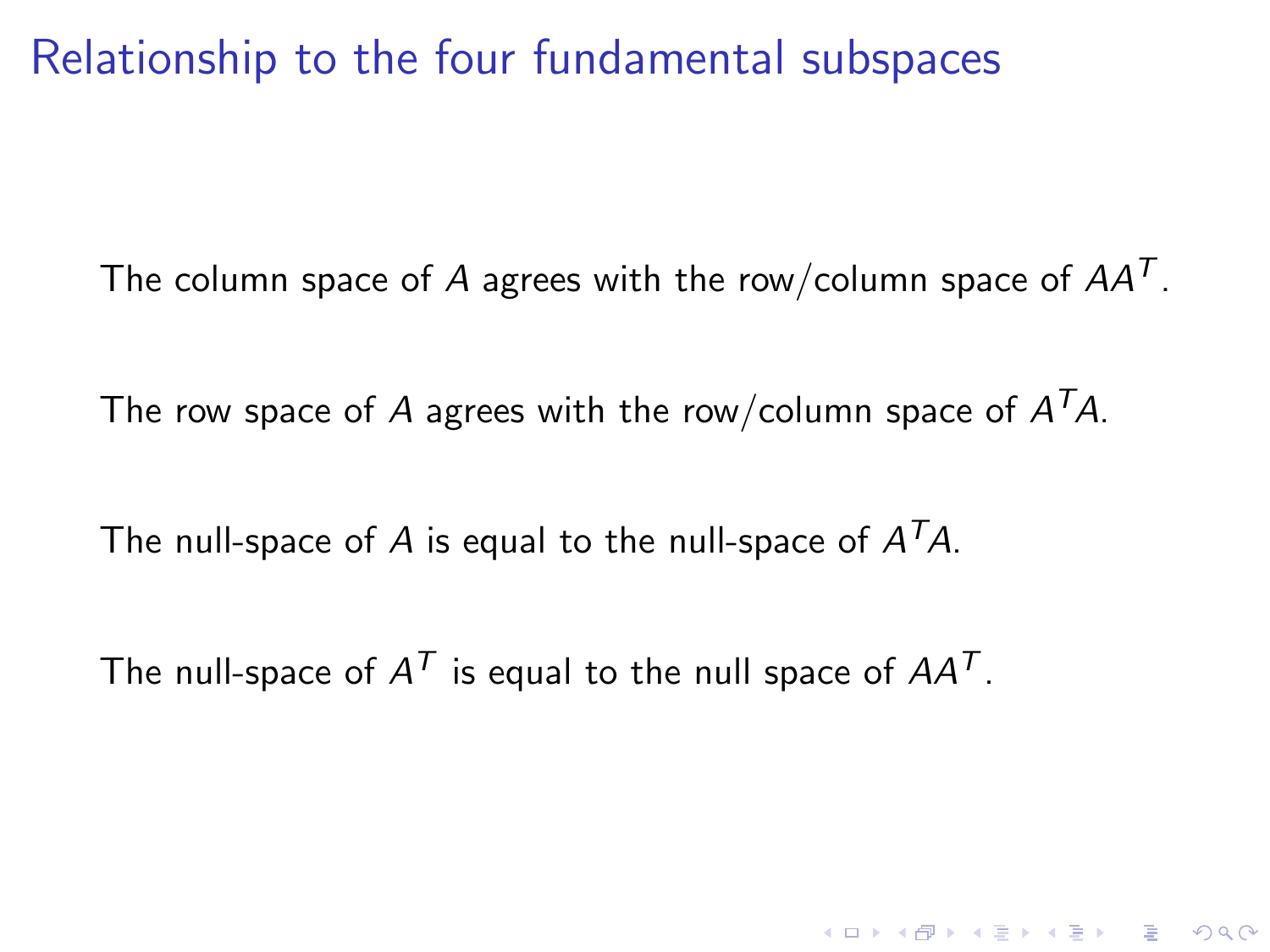## The Matrices  $A^T A$  and  $A A^T$  are Positive Semi-Definite

We have

$$
(\vec{v})^T (A^T A) \vec{v} = \langle A \vec{v}, A \vec{v} \rangle \geq 0
$$

with equality exactly for the  $\vec{v}$  in the null-space of A;

$$
(\vec{v})^T (AA^T)\vec{v} = \langle A^T \vec{v}, A^T \vec{v} \rangle \geq 0
$$

with equality exactly for the  $\vec{v}$  in the null-space of  $A^{\mathcal{T}}.$ 

In particular all eigenvalues of  $A^{\mathcal{T}}A$  and  $AA^{\mathcal{T}}$  are non-negative real numbers.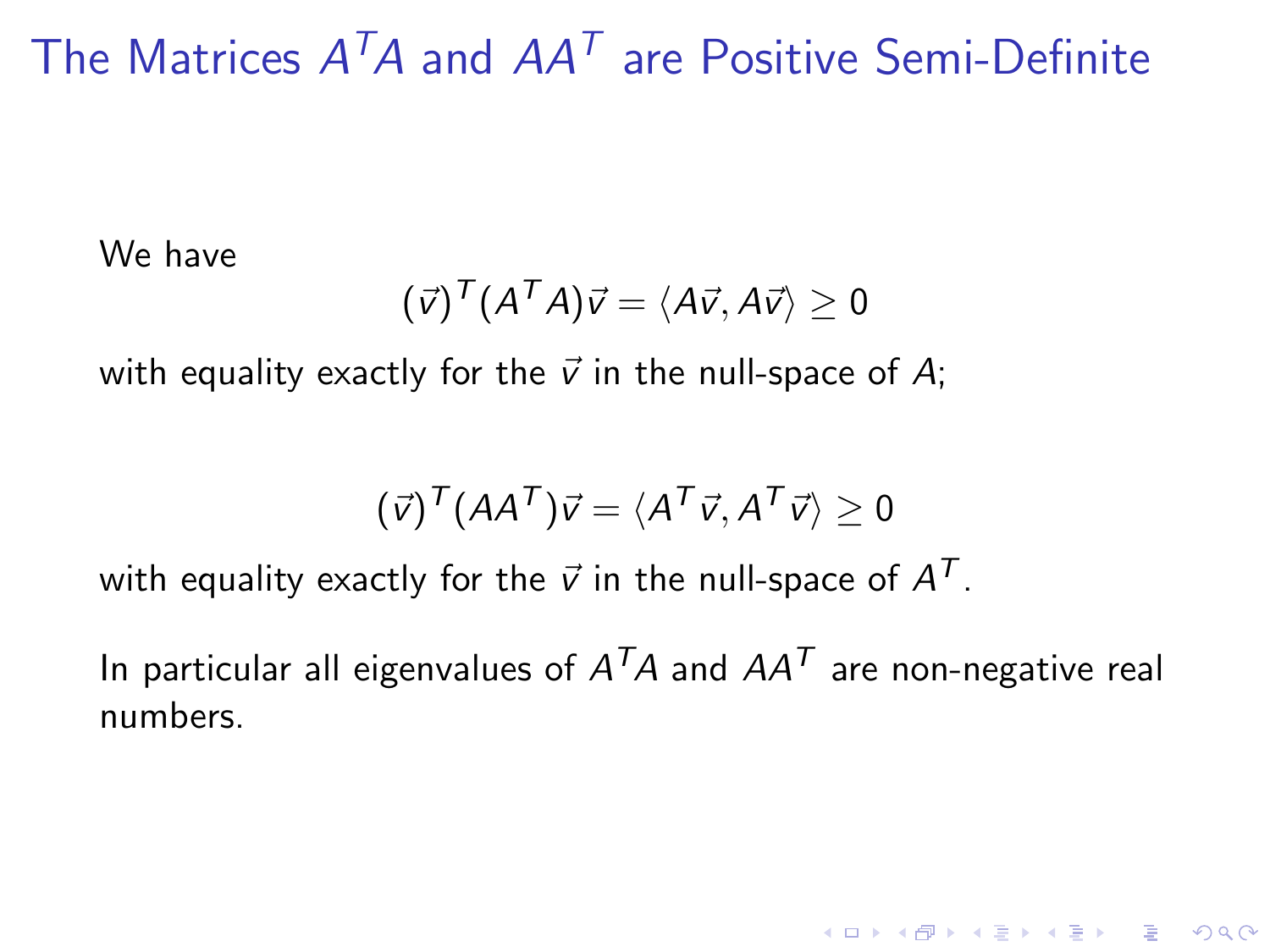## Applying the Spectral Theorem to  $A^TA$

Applying the spectral theorem to  $A^\mathcal{T} A$ , we obtain an orthonormal basis  $\{\vec{v}_1, \ldots \vec{v}_m\}$  of eigenvectors.

Write  $\lambda_i \in \mathbb{R}$  for the eigenvalue for  $\vec{v}_i$  and order the basis in such a manner that the corresponding eigenvalues decrease in magnitute, i.e.,

$$
\lambda_1 \geq \cdots \geq \lambda_r > \lambda_{r+1} = \cdots = \lambda_m = 0.
$$

Then the first r eigenvectors form a basis for the row space of A.

The last  $m - r$  eigenvectors with eigenvalue zero form a basis for the null-space of A.

KID KA KERKER KID KO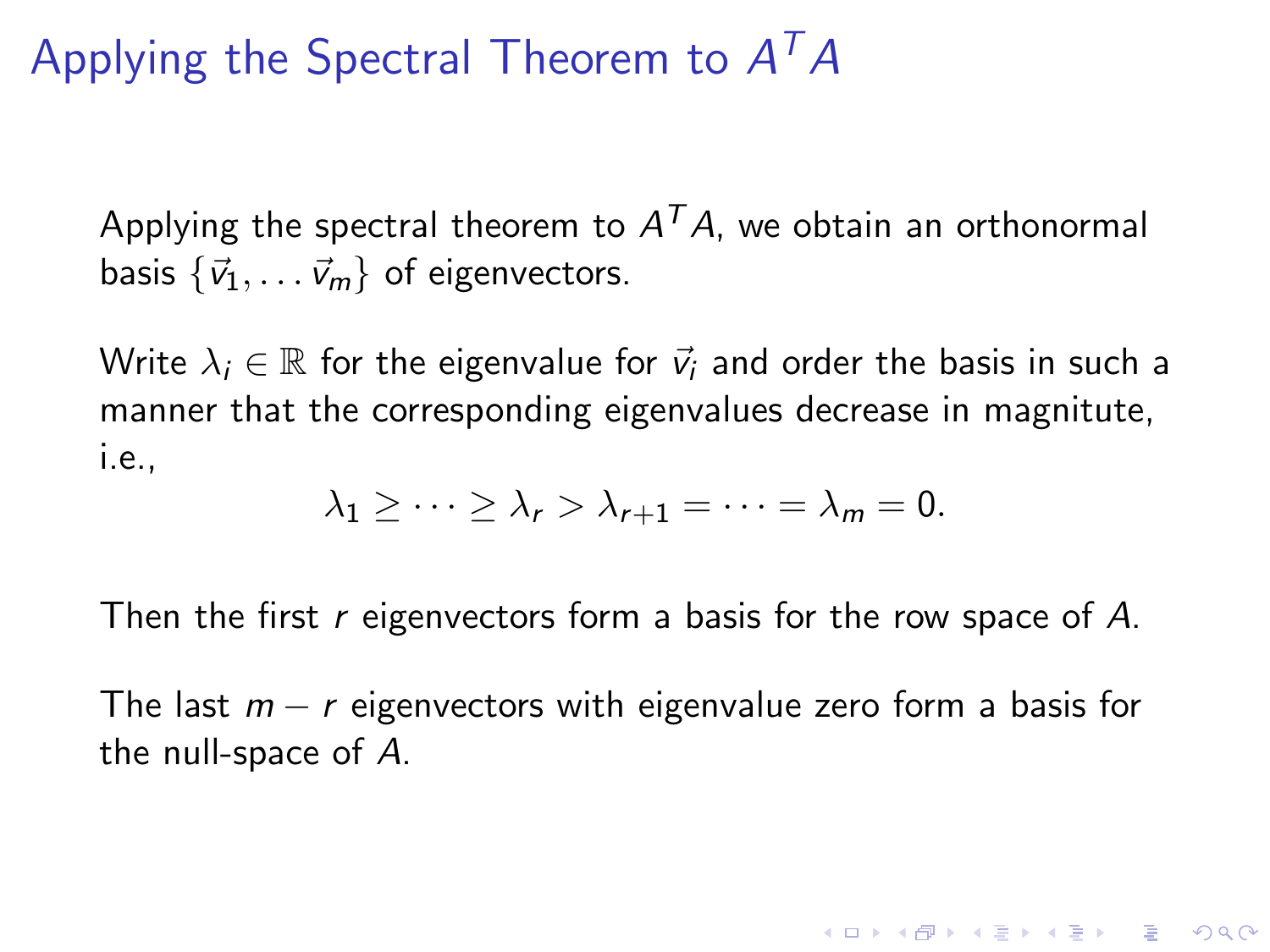#### Compatible Bases for Row and Column Space

If  $\vec{v}$  is an eigenvector for  $A^{\mathcal{T}}\!A$  with eigenvalue  $\lambda > 0$  then  $A \vec{v}$  is an eigenvector for  $AA<sup>T</sup>$  for the same eigenvalue.

If  $\vec{v} \perp \vec{w}$  are eigenvectors for  $A^T\!A$ , then  $A\vec{v} \perp A\vec{w}$ .

Set

$$
\vec{u}_j = \sqrt{\lambda}_j A \vec{v}_j \quad \text{for } 1 \leq i \leq r.
$$

Then

$$
\vec{v}_j = \sqrt{\lambda}_j A^T \vec{u}_j \quad \text{for } 1 \leq i \leq r.
$$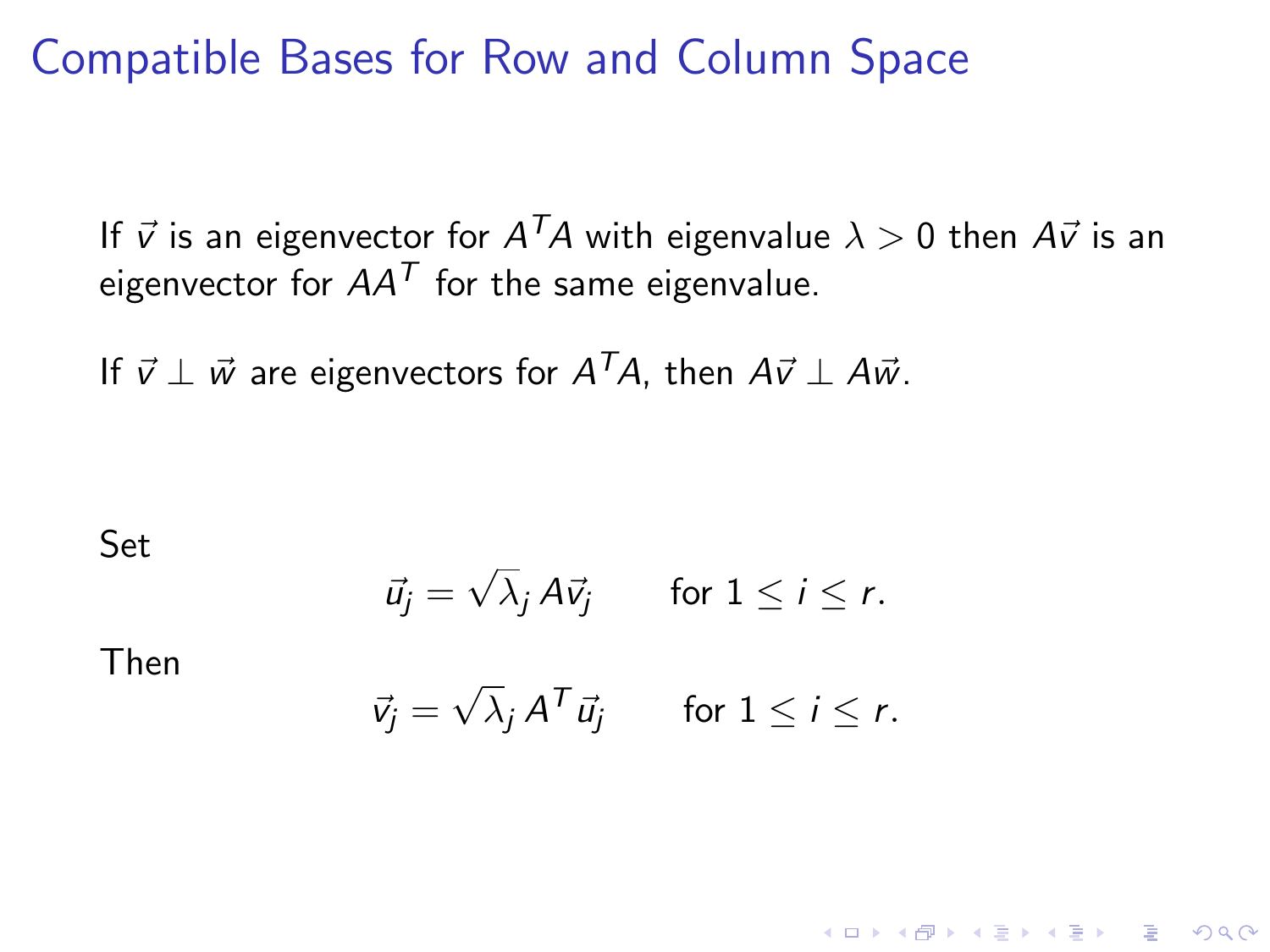### A Matching Set of Eigenvectors for  $AA<sup>T</sup>$

Choose an orthonormal basis  $\{\vec{u}_{r+1}, \ldots, \vec{u}_n\}$  of the null space of the transpose,  $N(A^{\mathcal{T}}).$ 

Then  $\{\vec{u}_1, \ldots, \vec{u}_n\}$  is a spectral basis for  $AA^T$ , with the first r vectors spanning the column space of A.

KELK KØLK VELKEN EL 1990